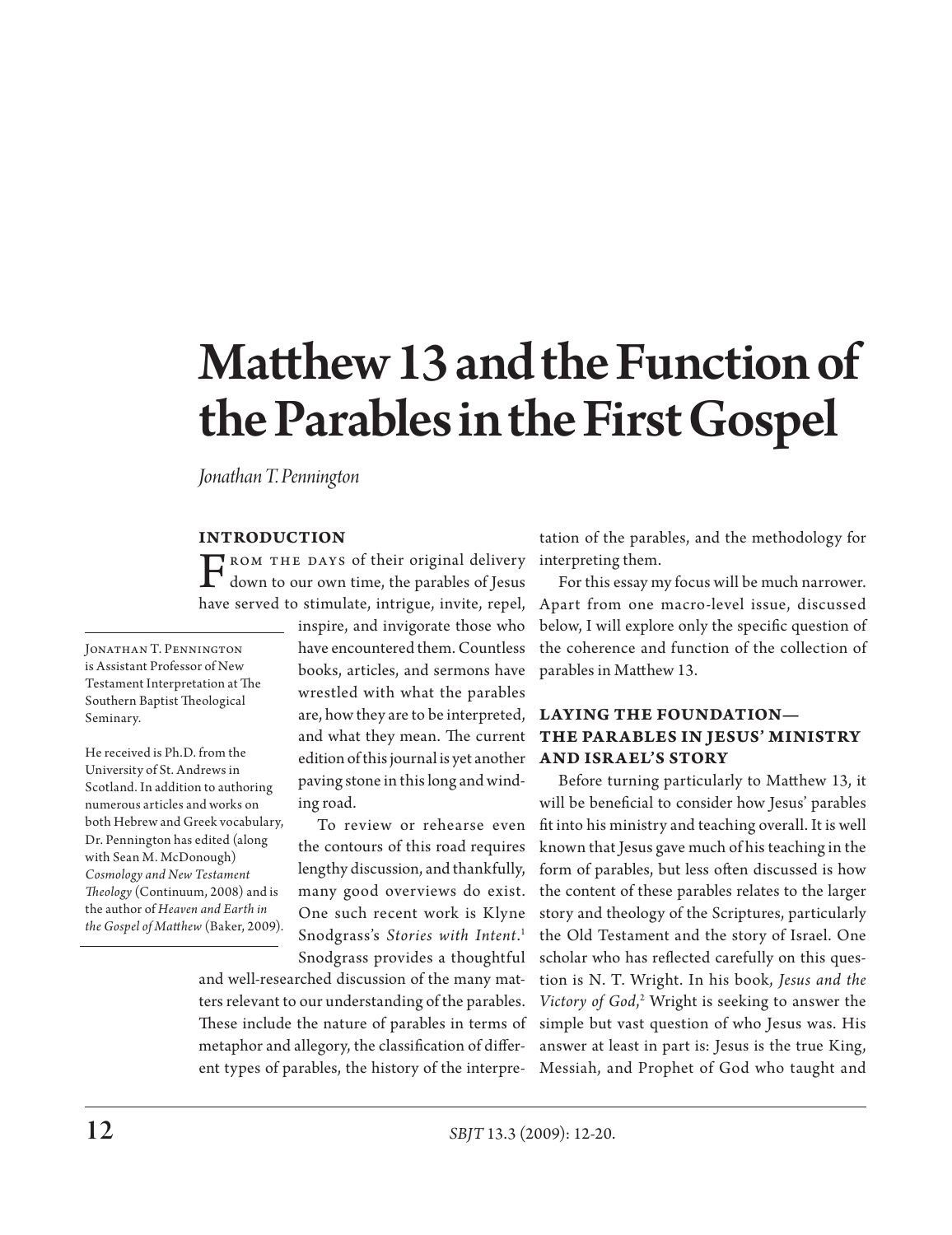brought about the final return from exile for God's people. Wright goes on to observe that Jesus' parables and the way he told them form a crucial part of this Messianic and Prophetic role.

Wright makes several important observations about Jesus' parables. They followed well-known Jewish lines, with several taken directly from Old Testament models, such as the vine or vineyard as Israel, and the sheep and shepherd as Israel and her king. At the same time, several of Jesus' parables are quite close to apocalyptic discourse, with a strange story interpreted so that its secret symbols may be understood by those with ears to hear.3 One can think immediately of Daniel and other Old Testament prophets whose metaphorical visions needed and were given a prophetic interpretation.

The connection with the prophets on both of these points is very important. Stories were the means through which the Old Testament prophets usually communicated, and often with allegorical apocalyptic stories.4 So Jesus' choice to teach in parables is not entirely new, but is continuing this weighty tradition of telling the story of Israel and showing how it will arrive at its paradoxical conclusion. Indeed, beyond being just in the prophetic tradition, the closest parallel to Jesus' parables turns out to be the world of Jewish apocalyptic and subversive literature, in which seers receive visions of the mysteries which are explained via their correspondences with the real world.<sup>5</sup> When one considers this parallel, it is striking to observe how in the Gospels the disciples play the role of the seers with Jesus as both the revealer and interpreter of the mystery. And inevitably, this mystery is about the story of Israel and God's coming work and judgment.<sup>6</sup>

Now the key point is this: Jesus' parables are not merely ways of communicating *information about* the coming kingdom but much more radically, they are a retelling and retooling of the very story of the OT, now centered and consummated in Jesus himself. Jesus is not just adding another phase to the story of Israel (though he is doing

that in part), but is offering a new and alternative, Christ-centered worldview and inviting people to embrace this as their own. Thus, as Wright says, Jesus' parables "belong with, rework, reappropriate and redirect Israel's prophetic and apocalyptic traditions." They are part of his work as a prophet of judgment and renewal. The parables are not simply teaching or informing or making a moral or religious point. They are instead the vehicle for the paradoxical and dangerous campaign which Jesus was undertaking, namely a redefinition of the people of God and a reorientation of the grand story of Israel's hope.7

This insight is not only helpful for our overall understanding of Jesus' parabolic teaching, but will also prove to be crucial for our understanding of Matthew 13, where we will see a similar apocalyptic retooling of Israel's self-understanding, namely, that the great separation of God's people from those condemned is not based on ethnic Israel identity but faith-response in Jesus.

## **A Parabolic Hotspot— The Parables of the Kingdom in Matthew 13**

We may now drill down to another layer of discussion and turn to the parables found particularly in Matthew. According to Snodgrass, there are between thirty-seven and sixty-five parables in the Synoptics, depending on what criteria are used to classify a saying or story as a parable.<sup>8</sup> Of the parables in the Synoptics, ten are unique to Matthew, and Matthew has concentrated and thematically arranged his parables especially into chapters 13, 18, 20-22, and 24-25.9 There is no consensus on whether Matthew's parables reveal particular themes or tendencies relative to the other Gospels. Michael Goulder argued they tend to be more allegorical than others.<sup>10</sup> Snodgrass notes that they tend to operate on a grander scale with regard to numbers and the social status of his characters, and with a predominance of kingdom language.<sup>11</sup> But beyond this it is difficult to find great differences between Matthew's parables and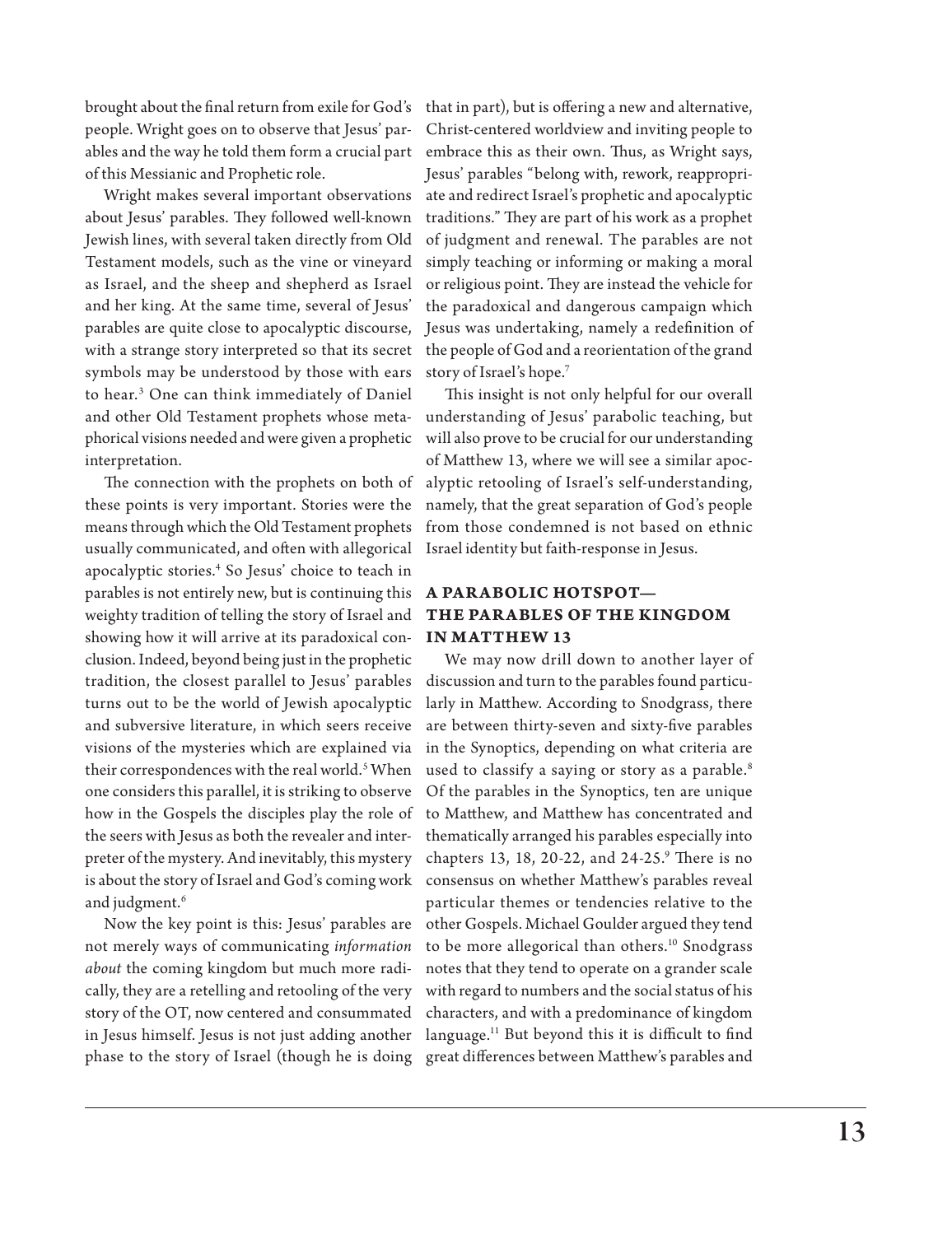the others in the Synoptics.

For our purposes, the most important observation to make concerns the highly concentrated section of Matthew 13. While parables are found in various places in Matthew, even a cursory reading makes it clear that the "one stop shop" for understanding the parables in Matthew must be chapter 13. Not only do we find here an intricately structured set of seven parables, we are drawn to this chapter because it presents itself as the focal point of Jesus' parabolic teaching. It serves as the lodestar for our understanding of Jesus' parables in Matthew. It does so in a number of ways: (1) by virtue of its being one of Matthew's five major teaching blocks or discourses which draw attention to themselves throughout the narrative; $12$  (2) through standing apart from the other discourses in that it consists only of parabolic teaching; (3) by offering two explicit fulfillment quotations from the OT regarding *why* Jesus is teaching in parables; and (4) through its placement at a crucial turning point in the overall narrative of the First Gospel.

# **Getting a Running Start at Matthew 13—The Narrative Flow**

It is this last point that provides a jumping off point for our understanding of the function of the parables in Matthew 13. To do so, we need to get a sense of how Matthew has structured his narrative as a clue to the purpose of the parables. Even as simple words between a husband and wife have greater meaning to each other—for good or for bad—because of the relationship and the amount of water that has "gone under the bridge" before that particular dialogue, so too, Matthew 13 comes to us with a lot of meaning pre-packaged into it because of the events that have happened in the preceding twelve chapters.

In brief, after a couple of chapters that describe Jesus' identity and origin (chapters 1-2), we meet the fiery, kingdom-preaching prophet John, and this segues right into Jesus' own proclamation

of the arrival of God's kingdom (chapters 3-4). Chapters 5-9 hang together as a beautiful depiction of this kingdom kerygma, described as "the gospel of the kingdom."13 This kingdom is imaged in a two-fold way, with teachings that describe life in the coming kingdom (the first major teaching block, Sermon on the Mount, chapters 5-7) and events that manifest the compassion and power of its King (chapters 8-9). All of this leads into the second of Matthew's five discourses (chapter 10), in which he sends out his newly-minted disciples to do the same kind of kingdom work as he has just modeled for them. While Jesus' teaching and ministry are met with great joy and acceptance by many, others express increasing consternation and opposition. So too he promises his disciples that they will encounter hostility on account of him (10:16-39). This functions as more than a simple prediction of future discipleship experience, but also as an important foreshadowing of the next two chapters. Chapter 11 describes misunderstanding and apathy on the part of many of Jesus' hearers. Then in chapter 12 we find the simmering opposition to Jesus boils over. Jesus has two knock-down, drag-out conflicts with the religious leaders of the day over the issue of Sabbath-observance. Beyond being merely a sharp theological dispute, this proves to be the turning point of the book. In response to these conflicts the Pharisees resolutely decide that Jesus is *not* from God and "take counsel together" to destroy him (12:14). The two different responses to Jesus now become stark and irrevocably concretized, especially for the Pharisees. The result is that they accuse Jesus of being demonic, a desperate attempt to explain his obvious power in conjunction with his equally frustrating "unorthodoxy" (12:22-37). How else can they explain the clear fact that he is very powerful? And their decision in 12:14 will eventually culminate in the end of the Gospels, with their putting Jesus to death.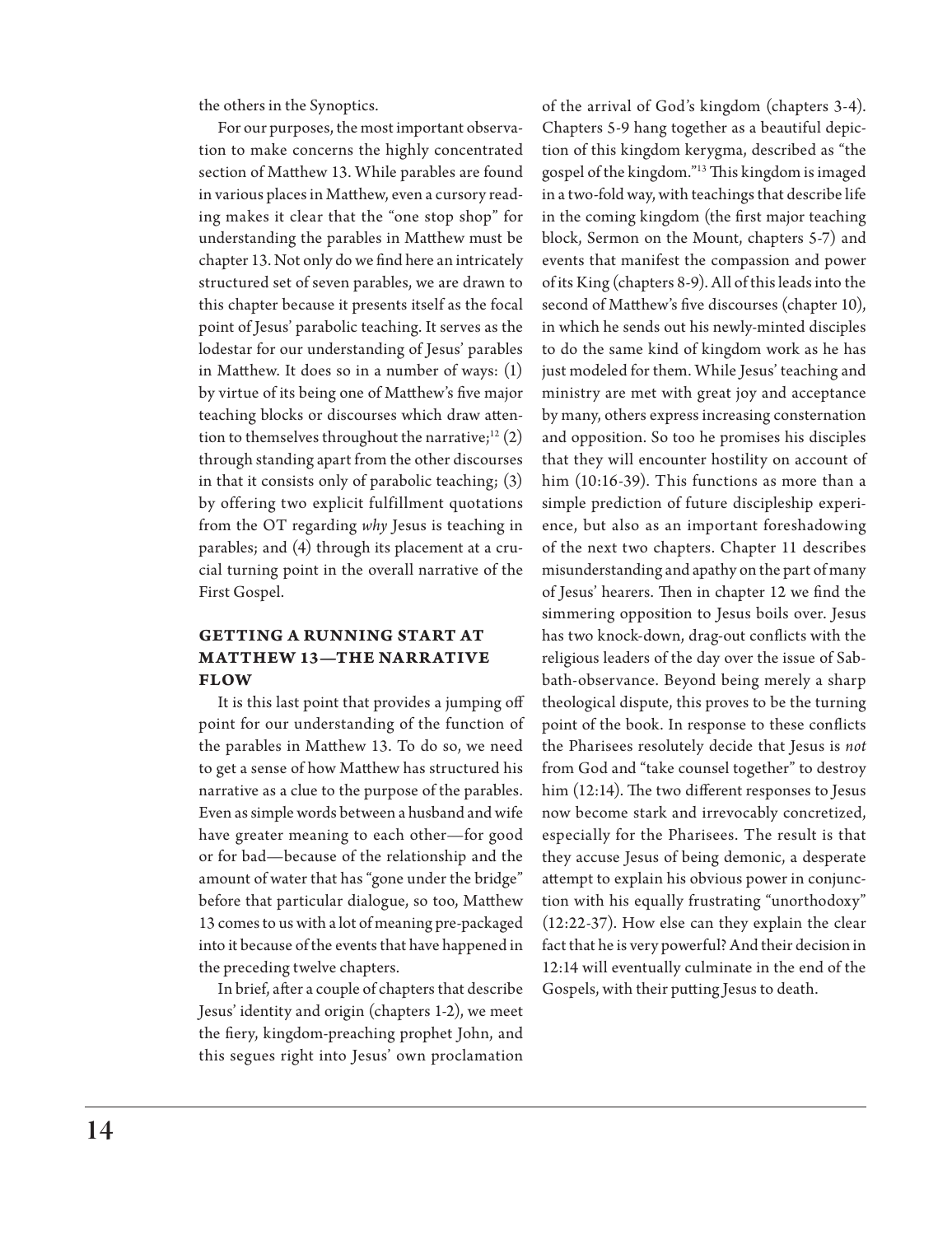### **A Bird's Eye View of Matthew 13—Divine Crop Circles**

Now all of this important story is what brings us to the crucial chapter 13. While there is much that could be said about each pericope within this chapter, equally important is the macro-level structure because this section is communicating at levels that go beyond the individual parables. There are distinct and directive patterns and pathways through this passage.

When we fly over this text with trained eyes we can begin to see that there is a structure or outline to be made out of the whole; it is not just a tangled mess, but is indeed a well-structured unit. Even as one may be lost in the midst of confusing Chicago streets, when one flies over in a plane the perfect symmetry and organization is perceivable by following the rows of street lamps. So too with Matthew 13.

It is at the altitude of the whole chapter that we can discern a pattern in these parables. We may begin by observing the non-accidental fact that there are seven parables and that these are organized by length and theme. There is one main parable to lead off, the "Sower" or the "Four Soils" (vv. 1-9). This parable is also in Mark and Luke, and there it also heads Jesus' parable teaching. This big parable is then followed by a question and answer time with the disciples (vv. 10-17) as they ask *why* Jesus is teaching in parables. He gives them a lengthy answer by quoting from Isaiah. Then, to complete this first part, Jesus unpacks and explains what this opening and important parable of the Sower means (vv. 18-23).

Then, notice that, after this opening parable, the remaining six parables come in two sets of three. We find the parable of the Wheat and the Weeds (vv. 24-30), another long story kind of parable like the Sower, followed by two little parables which are not of the story kind of parable but are really similes—"The kingdom of heaven is like this…"—a mustard seed growing into a tree, and leaven working through a whole lump of bread dough (vv. 31-33). All three of these go together

as can be seen by verse 34 where the voice changes and we have another OT quote about parables. This is then followed by the explanation of the Wheat and Weeds story (vv. 36-43). We may also observe that all three of these parables (numbers 2, 3, 4) hang together around the common theme of spreading or growth.

Moving on, notice in the last three parables (numbers 5, 6, 7) we have the same situation in reverse. We hear two short similes—treasure hidden in a field, the pearl of great price (vv. 44-46) followed by another longer, story parable of the Dragnet of fish (vv. 47-50), followed again by its explanation even as the Wheat and the Weeds was explained. And once again it is remarkable that these three parables hang together by the shared theme of value or worth and the discerning of value/worth. Additionally, we see that in verse 51 the flow shifts as Jesus then turns to his disciples and asks them if they understand.

There is also an observable flow and connection throughout all seven parables. The Sower is about a farmer sowing seed. This is closely followed by another farmer sowing seed but an enemy sowing weeds as well. Then the two similes continue the theme with a mustard seed being sown in a field and growing, followed by the saying about leaven in bread, the very thing made from the result of such farming activities, wheat flour. Similarly, the last three parables have a merchant/business theme (as compared to the farming) with the purchase of a field and treasure, the purchase of a treasured pearl, and the fishmonger sorting out saleable and non-saleable fish.

This kind of structure is not accidental but is a mark of thoughtful literature in the ancient world, the kind of thoughtfulness that makes a book be copied and passed down for millennia. And it is also the kind of structuring that is typical of Matthew.14

But yet more can be noted. Looking over this set of seven parables we can discern another important bit of information: the second and seventh parables are nearly identical. That is, they are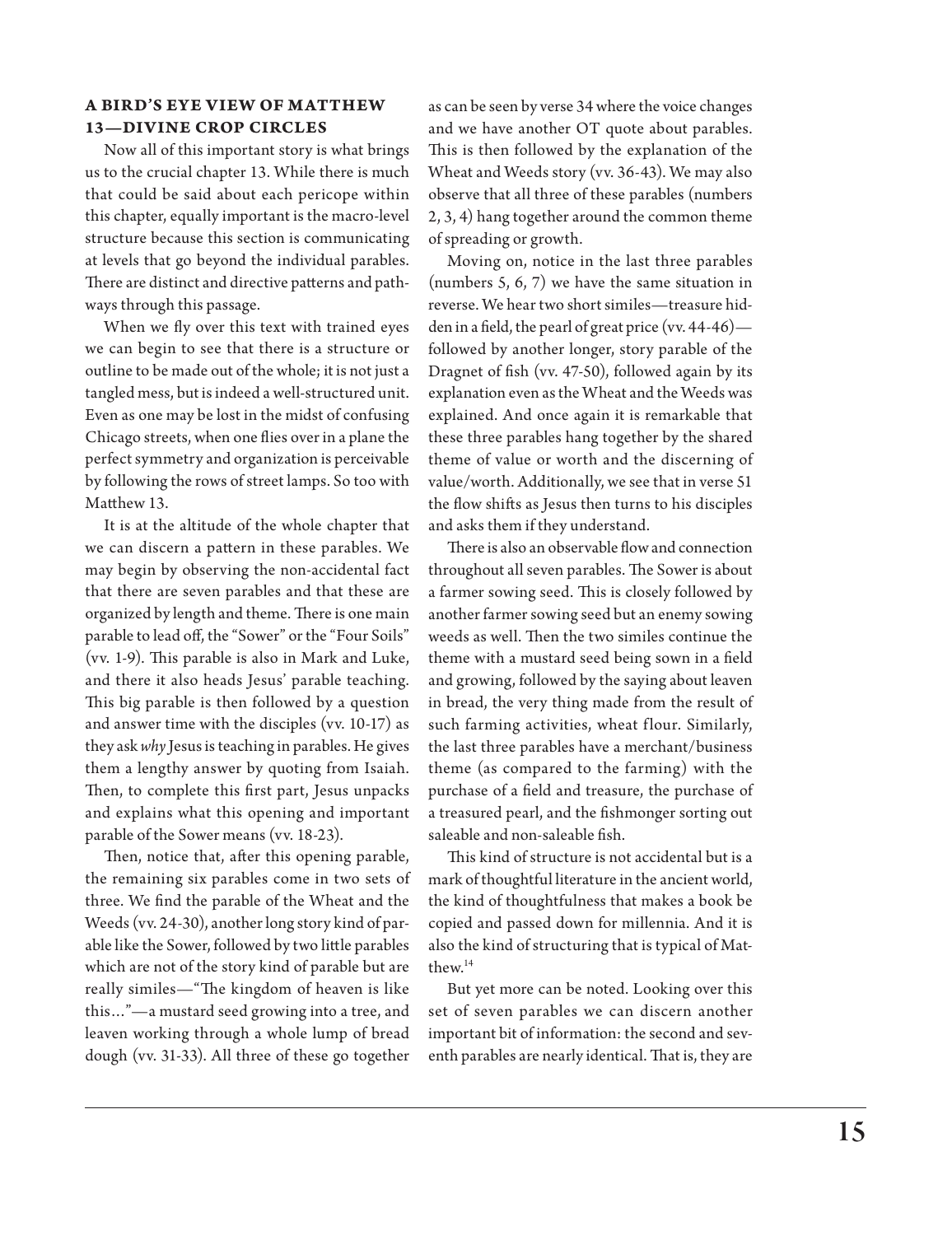both story parables that describe a mixed group of good and bad (wheat and weeds; good and bad fish), they are both given explanations by Jesus (unlike the short simile parables), and both of the explanations are identical: they are about the end of the age when Jesus will come and separate out evildoers and cast them out of the kingdom (vv. 36-43; vv. 49-50, in short-hand form).

So what we have here is a highly-structured group of parables: An opening parable about a sower of seed and its interpretation in relation to the kingdom, two other major parables about the separation of good and bad and their interpretation as the end of the age when the kingdom comes, and four little parables about the hiddeness and great value of the kingdom.

## **The Sower, The Secret, and the Separation— Three Interwoven Threads**

What are we to make of this patterning? Is it merely play or is it purposeful? I think it is the latter. There are three threads that run through this entire chapter and structure that, when examined, pull it all together. These are the Sower, the Secret, and the Separation.

#### *The Sower*

As was mentioned above, the parable of the Sower is found in each of the Synoptic Gospels as the heading over Jesus' parable teaching. What does this parable mean? We don't have to look far to get at least an initial answer to this query because Jesus goes on to unpack its elements. The Sower is Jesus himself; the seed is the message about the kingdom; the four different soils are four different kinds of people and their response to Jesus' message. Bearing good fruit is clearly the good thing here, as it is in several other places in Matthew as well.<sup>15</sup>

What we may not realize is that this parable is not primarily an *exhortation* to be fruit-bearing ourselves but is rather an *explanation* of the mixed reception to Jesus' kingdom message. Certainly

the exhortation to us that we should be fourth-soil kind of people is there secondarily. We are right to feel the pinch and warning of the danger of not bearing fruit. We are right to be wary of trials causing our faith to wither (the second soil) and the danger of the cares of this world choking out our faith (the third soil). But reading the parable in its context, it becomes clear that primarily this parable serves to explain *why* the Great Sower, Jesus himself, meets with such mixed results with most people *not* receiving and believing! This parable is primarily *descriptive* of what happens when the Gospel seed is sown, by Jesus himself and, by extension, by his disciples as well. And this leads into the second thread-theme to note.

#### *The Secret*

One of the most interesting and unexpected elements of this story is what happens in verse 10. After Jesus preaches this parable of the Sower, the disciples are not sure what to make of it. They are perplexed. They have no idea what Jesus is doing. To feel the weight of their confusion one must think back to the narrative that precedes this text. These fishermen and tax collectors and political revolutionaries are following Jesus because they have seen his God-given miraculous powers and because every time he opens his mouth they amazed at his wisdom and authoritative and clear teaching. They are drawn by the power of Jesus and his teaching that speaks right to their hearts, fears, and hopes. Finally there is a prophet who seems to have the ear and mind of God, and he is offering this God as a gracious, loving Father to any who will follow him. That's all good. Nothing shows this better than the incredible teachings as summarized by Matthew in the Sermon on the Mount. What insight, wisdom, and clarity are found here, such that at the end of the Sermon everyone responds the same way: "Wow! He teaches as one with authority, not like our scribes!" (7:28-29).

But now here in chapter 13 Jesus' teaching seems crazy. What is this odd story? An appar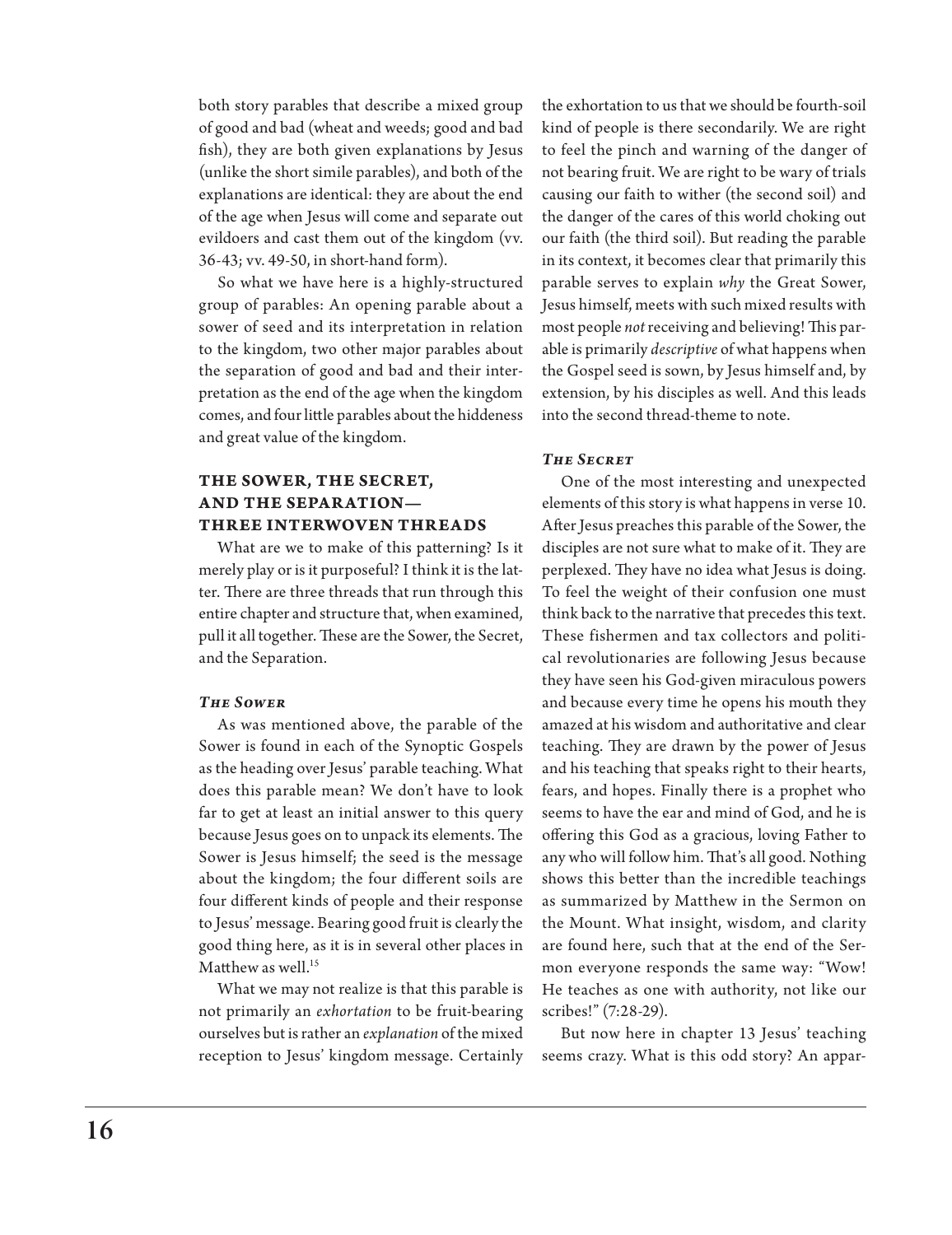ently careless farmer goes out and sows seed very poorly. Most of it is wasted on the road and clearly bad soil for sowing, and then one little portion produces an astronomical, unheard of, fairy-talelike yield. What kind of sermon is this? What kind of story is this? What does this vague little story have to do with Jesus' teachings as in the Sermon on the Mount? We can easily imagine the disciples' perplexity: "What happened to that powerful, meaty teaching like Jesus used to give us?"

This is what motivates verse 10. The disciples come, probably rather sheepishly, and ask him why he is suddenly teaching with these vague metaphors, unlike his previous teaching. Jesus' response in verses 11 and following are crucial. His answer is as shocking as his parable is vague – "You disciples have been given the knowledge to understand these secrets (or mysteries) about the kingdom of heaven, but others are *not* given this knowledge." Even more, this revealing of secrets to some is happening to fulfill God's speech as given through Isaiah, namely, that as a word of judgment upon unbelieving Israel. Isaiah is sent to preach even though they will hear but not understand and they will see but not perceive because their hearts have become hardened. This is why Jesus is now teaching in parables—not to reveal the truth of God to all, but to conceal. There is a mystery—the "mysteries of the kingdom of heaven" (verse 11)—that functions as a word of judgment. At the same time, Jesus offers an unprecedented word of blessing on his disciples: You are blessed because unlike many former prophets and righteous men, you do get to see and understand this mystery (13:16-17).

So, even though our tendency in Christian understanding is to think of Jesus' parables as evidence of his down-to-earth, relating-to-thepeople teaching style, in reality they are just the opposite. The parables are notoriously unclear, especially when compared to the Sermon on the Mount. In fact, if Jesus didn't give us the explanation of some of these parables we would probably have no idea what they mean. The always-varied

history of the interpretation of every parable is evidence of this unclarity.

So we learn from these verses that Jesus has changed his teaching style from speaking openly and plainly as he did in the Sermon on the Mount to teaching in this mysterious, secret way of parables. This is done so that people whose hearts are hard won't understand. It is not accidental that this shift occurs after the great opposition of chapter 12 and the religious leaders' resolution to destroy Jesus (12:14). Jesus changes his teaching style to this prophetic double-functioning mode so that he can simultaneously judge and proclaim. This is the nature of parables: They conceal and at the same time reveal if one understands the interpretation. If one is not given the knowledge to understand (by God) then the meaning remains a mystery, a secret. If one is given the knowledge then understanding and perception occurs. Therefore, this whole parable section hinges on this idea of the revealing and concealing of secrets.

#### *The Separation*

This then leads to the third and final of our interwoven threads. As we have just observed, the point of Jesus' parabolic teaching is to separate those with understanding from those without; it is the use of mysteries to conceal from some and reveal to others. We may also observe that this theme goes through all three of the major parables here in chapter 13. The Four Soils is a separating of responses into four types. Even more pointedly, the purpose of the second and seventh parables (the Wheat and the Weeds and the Dragnet of fish) is to separate the good from the bad. This is apparent not only in the parable stories themselves but also in their explicit, eschatological interpretation. Both parables speak of a separating of the good from the bad at the close of age when the Son of Man, Jesus, comes and renders reward and judgment.

We also have just seen this same theme of separation in the reference to Isaiah 6 in Matt 13:14- 17. Isaiah 6 is the dynamic and memorable story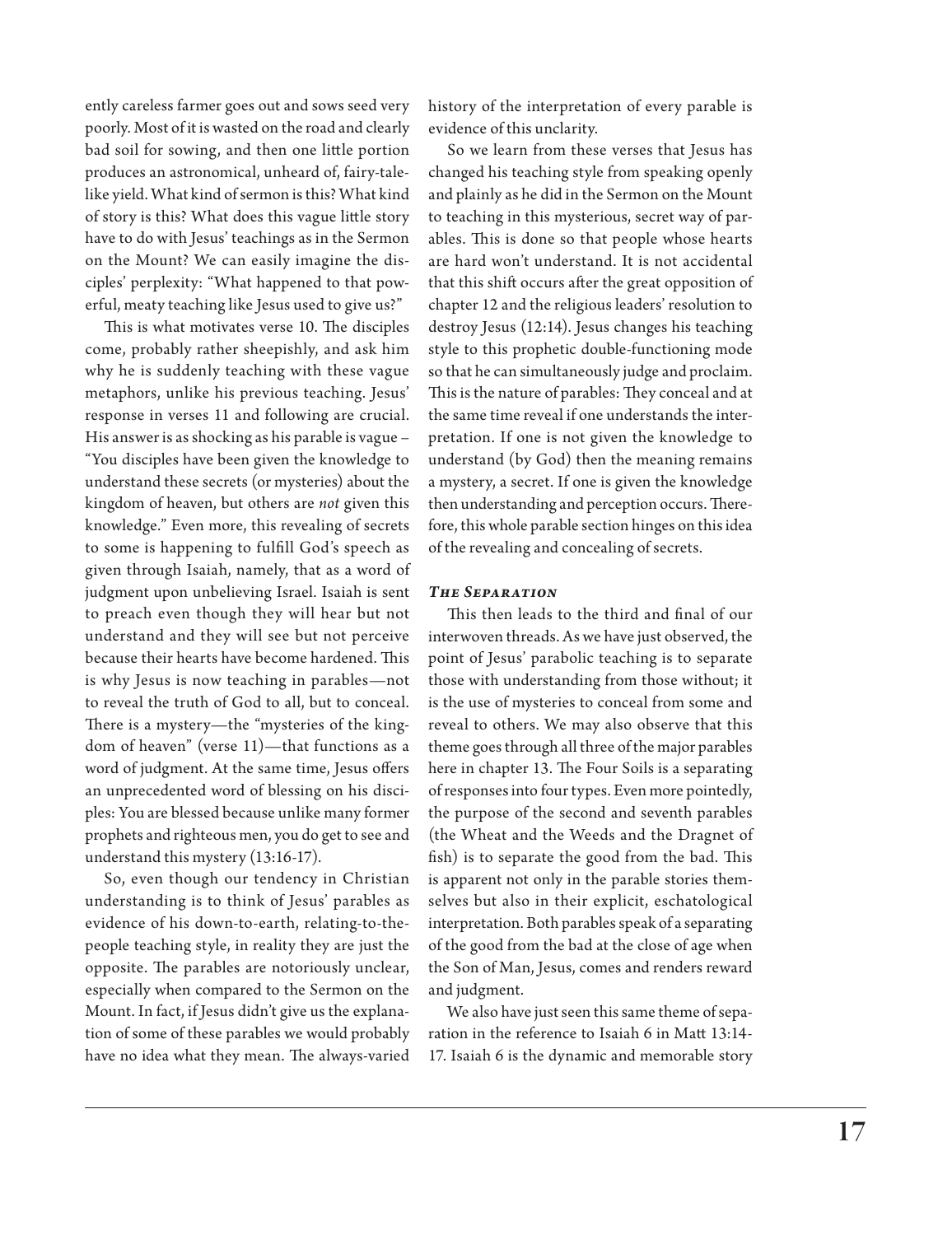where Isaiah gets a vision of the Holy Lord in his Temple and is then commissioned by God to preach a message of repentance to wayward Israel. But God tells Isaiah that this message will not be received and accepted because of their hardness of heart. Yet, in the midst of this prophetic judgment there is a word of hope. Isaiah's hearers will not understand the message (literally, the "good news" or "gospel" in several places such as Isa 40:9; 52:7; 61:1) until the time of their judgment is complete. Yet even in the midst of this judgment Isaiah is told that God will leave for himself a holy seed, the stump of the tree of David (Isa 6:13), a remnant of those to whom God does reveal himself, and ultimately, the Messiah (Isa 11:1).

The clear reason why Jesus quotes these verses about his own teaching in parables is because he is saying that this reality is now fulfilled and consummated in him. He is the root of David, the ultimate prophet who preaches the mystery of the kingdom of God—the mystery that God has come incarnate in Jesus himself—and who is calling to himself a chosen remnant who will be granted understanding and insight into the mystery or secret. Unlike the tares amidst the wheat or the bad fish in the net or the first three soils, "Blessed are your eyes and ears," Jesus says, "because they see and hear" (13:16). The Great Separation is already occurring according to how one responds to Jesus and his message. All who follow Jesus are the holy remnant whom God has graciously preserved even in the midst of His justified judgment.

Herein lies the reason for the parable of the Sower: The message of the kingdom has always and will continue to meet with a mixed reception. Many will not care at all (the first soil); many will show interest but then fail to truly believe (the second and third soils); and some will truly see and hear and believe and bear fruit. This is because all people stand under the just judgment of God and none have good soil hearts. But in the mystery of God's will he graciously chooses some to understand and reveals himself to them.

Our overall point here is that Matthew 13 is a

highly structured pattern of parabolic teaching. It is not just a concatenation of assorted parables to show Jesus as an interesting and engaging teacher. Rather, it is a set of parables which should be taken together as a whole. Woven throughout the whole chapter is a set of three themes which in concert speak a powerful truth: *Jesus' parabolic teaching is a sowing of the Word in the world. This Word from God is simultaneously a message of judgment on the unbelieving and a word of hope and blessing for the believing. The Word both reveals and conceals and in the process it performs a great separation of all people (cf. Heb 4:12), based on their response to the Son, the Incarnate Word.*

## **Having Ears to Hear— A Word to Us**

We would be remiss (and foolish) to approach such a passage as this and be content to merely analyze and dissect it. There is a great and sad irony that we could come to understand the separating function of the Gospel and conclude our study with mere observation and without sensing our need to respond. This is to treat Jesus and Holy Scripture as objects of our studied inquiry. Instead of seeking just to *understand* Matthew 13, we are called to a posture of *standing under* its message,<sup>16</sup> lest we prove ourselves to be unfruitful soil. What would God have us to know and how would he have us respond to this text?

I think the message to us comes off the page quite straightforwardly. First, regarding the Sower and the sowing: This word of the kingdom, the "gospel of the kingdom" as Jesus calls it, is still going forth through us today as Jesus' disciples. To be a disciple of Jesus means to do the same things he did, to live a life of self-sacrifice, serving others, to minister grace to broken lives, to turn the other cheek when wrongly accused, to be poor in spirit, to forgive others, and crucially, to *proclaim* the gospel of the Kingdom. All these things Jesus did and so we are to as well. No servant is greater than his master.

Second, regarding the secret: Following Jesus'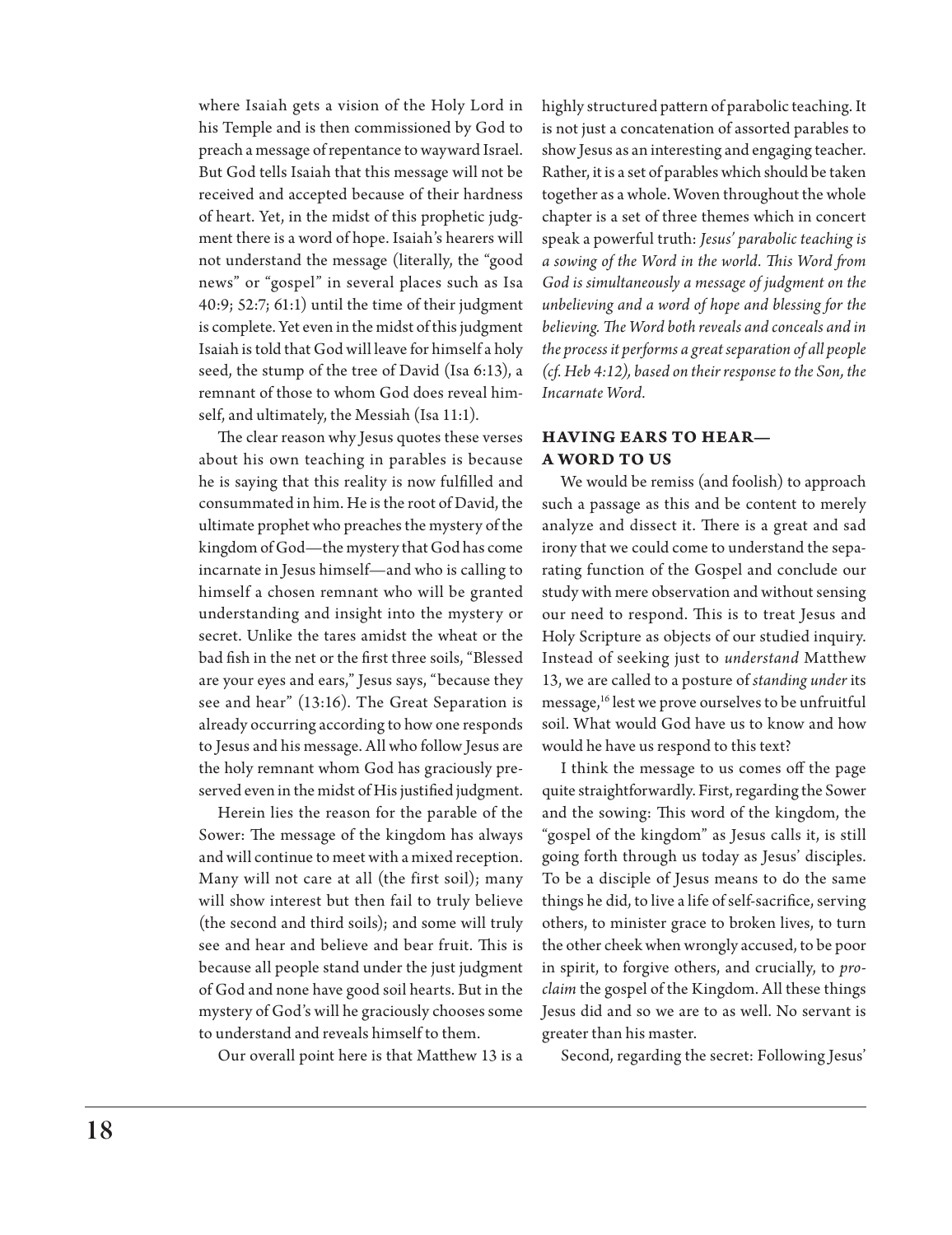model we should not be surprised when it meets with every response from apathy to persecution. Such was true for Jesus and such is true for his disciples. Some will care not; some will believe for a while and then fall away. This is all very discouraging and disheartening when we put our time and money and energy in sowing the seed. But we must take heart that although many will not, some will hear and believe and their lives will be transformed. Hearts will go from being dead, clayish, dusty soil to deep, rich, fruit-bearing oaks of righteousness. So, as we go with the gospel we should expect a lot of failure. But just as with the four soils, the yield of even one fruit-bearer far outweighs any loss!

Finally, regarding the separation: a call to praise and thanksgiving. For those who do have ears to hear and who have eyes to see the hidden mystery of the gospel and who are not content to merely analyze the text but to submit to it, then there is an entirely natural and appropriate response—humble praise and thanksgiving to God. This is because we see in this text and we know in our hearts that our believing is not a choice on our part but is a revelation that is given. This is grace. We did not choose God. We did not reason in all our brilliance and decide that faith in God was an acceptable risk to take. We did not earn favor with God by our great faith and goodness and God-centered hearts and lives. Rather, we were dead in our sins and God made us alive through Christ Jesus' resurrection from the dead. For no reason other than mysterious grace we have been granted to understand the divine secret of the gospel even in the midst of God's just judgment on all of the world. If it were our choice it would not be divine revelation. For those who understand this, the only response can be praise and thanksgiving. Any response less than this fails to understand what the gospel is and the function of the parables as we see them in Matthew 13.

#### **ENDNOTES**

1 Klyne R. Snodgrass, *Stories with Intent: A Compre-*

*hensive Guide to the Parables of Jesus* (Grand Rapids: Eerdmans, 2008).

2 N.T. Wright, *Jesus and the Victory of God* (Minneapolis: Augsburg Fortress, 1997).

3 Ibid., 175.

4 Examples include Ezek 17:2-24; 23:1-49; 37:1-14; Jer 24:1-10; Dan 7:1-8; 8:1-27.

5 Wright, *Jesus*, 177.

6 Ibid., 178. For more discussion about how the theme of the revelation of mysteries in Daniel relates to Matthew and Jesus' teaching, one may consult my essay, "Refractions of Daniel in the Gospel of Matthew" in *Early Christian Literature and Intertextuality, Volume 1: Thematic Studies* (ed. Craig A. Evans and H. Daniel Zacharias; London: T&T Clark, 2009), especially pages 74-80.

7 Wright, *Jesus*, 180-81; quote from 180.

8 Snodgrass, *Stories*, 22.

9 Ibid., 23.

10Michael Goulder, *Midrash and Lection in Matthew* (London: SPCK, 1974), 54, 60. Snodgrass (*Stories*, 21) rightly critiques this as being overdone.

11Snodgrass, *Stories*, 21.

- <sup>12</sup>One of the long-recognized and important observations to make about the Gospel of Matthew is that it contains five distinct and major blocks of Jesus' teaching or "discourse." These are (1) The Sermon on the Mount (chs. 5-7); (2) Instructions to the Disciples (ch. 10); (3) Parables of the Kingdom (ch. 13); (4) Instructions for the Church (ch. 18); and (5) Eschatological Teaching (chs. 24-25).
- <sup>13</sup>Matthew's unique phrase, "the gospel of the kingdom" occurs three times: 4:23; 9:35; 24:14. The first two are especially important to note in terms of how they form a framing structure around Matthew 5-9. A close reading reveals that Matthew wants us to see chapters 5-9 as one unit with two parts, both picturing the "gospel of the kingdom". He does this by making the opening and closing sections of this unit match up in language. Compare 4:23-25 with 9:35-38.
- 14Matthew is a master of structure. One helpful place to find a discussion and explanation of many aspects of structuring in the First Gospel is Dale C. Allison,